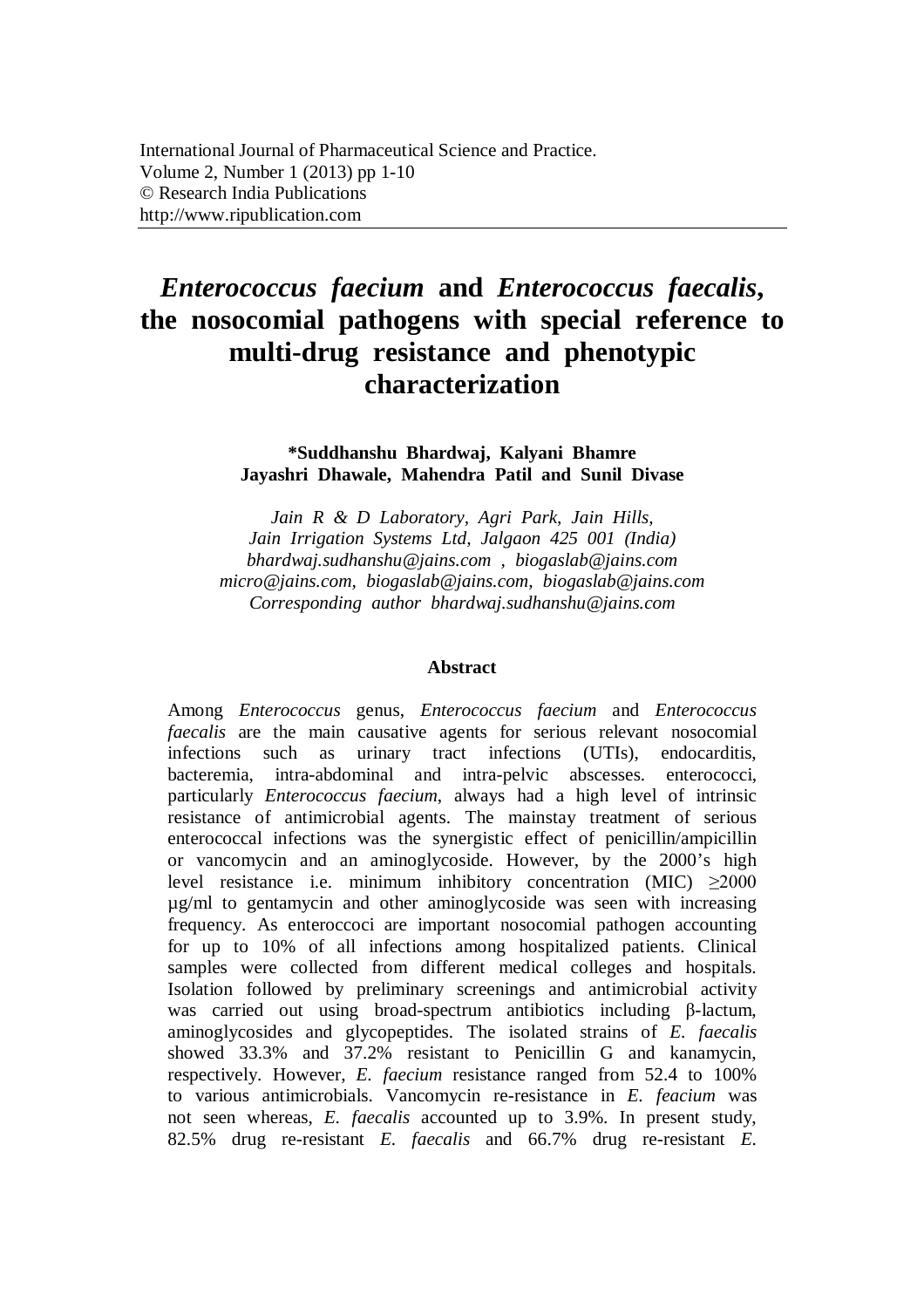*faecium* were isolated from all collected samples. In conclusion, multidrug resistant enterococci especially resistant to vancomycin and aminoglycosides have become a threat to patient's safety, making it a formidable nosocomial pathogen.

# **Introduction**

Enterococci are Gram-positive, non-spore forming and facultative anaerobic cocci. They have important impact on human health due to their natural presence among gut microbiota and conversely their deleterious role in spoilage process of fruit juices and meat products<sup>[1,2,3]</sup>. Furthermore, among *Enterococcus* genus, *Enterococcus faecium* and *Enterococcus faecalis* are the main causative agents for serious relevant nosocomial infections such as urinary tract infections (UTIs), endocarditis, bacteremia, intra-abdominal and intra-pelvic abscesses $[2,4,5,6]$ . Interestingly, many of these problems arises from the ability of enterococci to survive (i) in adverse conditions [temperature (10 to 45ºC), pH (9.6) and growth in NaCl (6.5%)], (ii) presence of several virulence determinants (cytolysin, gelatinase, aggregation substance, extracellular superoxide etc.) and (iii) possess both intrinsic as well as acquired antibiotic resistance trait (vancomycin, streptogramins, and cephalosporins)<sup>[1,7,8]</sup>. Risk factors including (i) indiscriminate use of antibiotics, (ii) prolonged hospital stay, (iii) severity of illness and (iv) immune-suppression are mainly responsible for nosocomial acquisition of drug resistant enteroccoci. This ultimately leads to environmental contamination and cross infections<sup>[9,10]</sup>. Enterococci with high level resistance to aminoglycosides (HLAR), β-lactamase production and glycopeptide resistance including vancomycin resistance are posing a therapeutic challenge not only for clinicians but also for healthcare institutions<sup>[9,10]</sup>. Recent studies have focused on enteroccoci due to their increasing role in nosocomial infections as well as their increasing antibiotic resistance<sup>[11]</sup>.

Enterococci, particularly *Enterococcus faecium*, always had a high level of intrinsic resistance of antimicrobial agents<sup>[12,13]</sup>. The mainstay treatment of serious enterococcal infections was the synergistic effect of penicillin/ampicillin or vancomycin and an aminoglycoside. However, by the 2000's high level resistance i.e. minimum inhibitory concentration (MIC)  $\geq 2000$   $\mu$ g/ml to gentamycin and other aminoglycoside was seen with increasing frequency<sup>[12,14]</sup>. In India high level of aminoglycoside, penicillin and vancomycin resistance have been illustrated in southern region of sub continent. However, no literature is available on the susceptibility pattern of this previously considered relatively non-virulent organism from central India. As enteroccoci are important nosocomial pathogen<sup>[11,15,16,17]</sup>, accounting for up to 10% of all infections among hospitalized patients<sup>[18]</sup>. Hence, present study was undertaken to determine the antimicrobial resistance profile of enteroccoci by disc diffusion test (DDT) and MIC in various hospitals of Bhopal, M.P, India.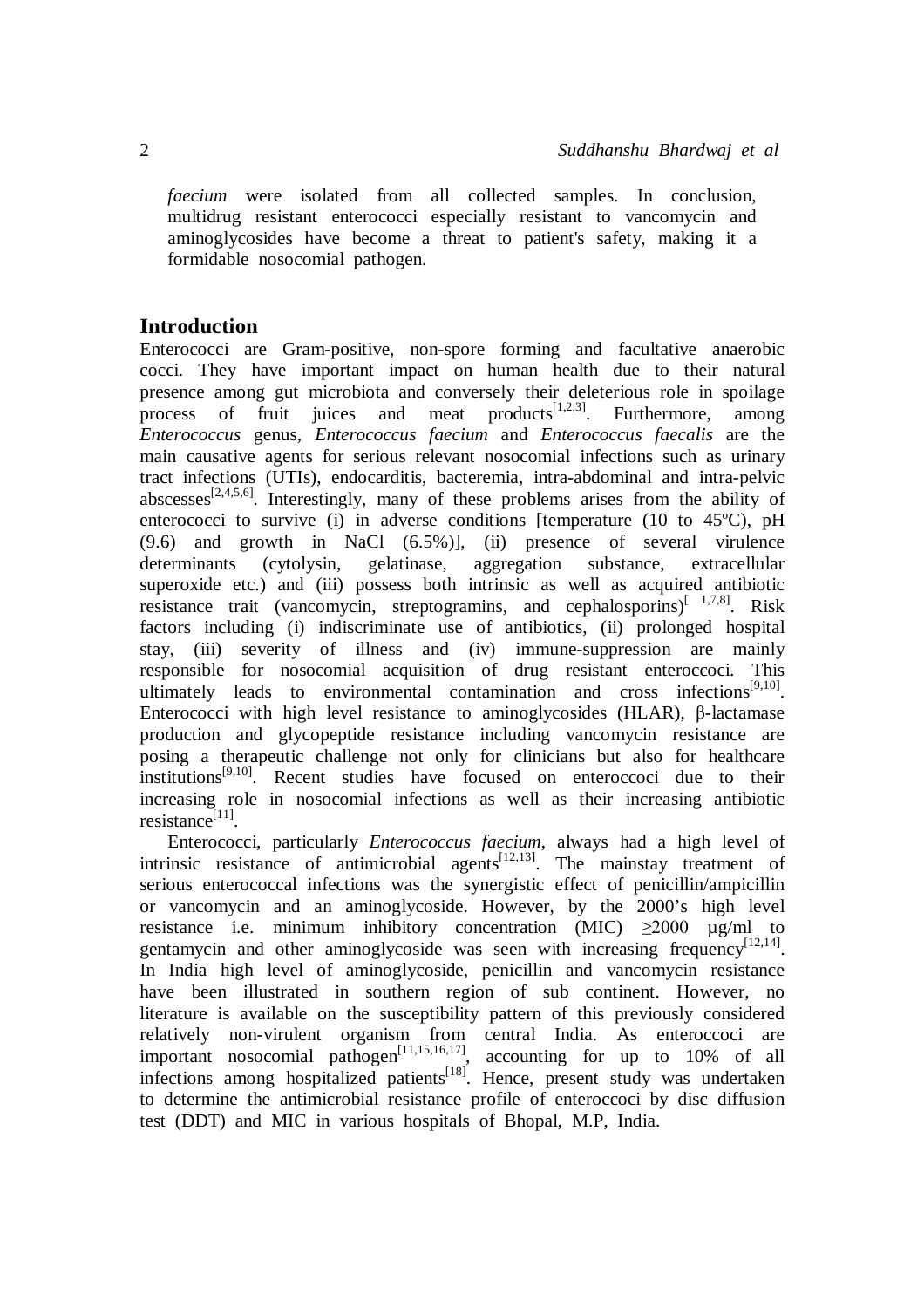## **Materials and methods**

*Collection of samples* Clinical samples *viz*. urine, blood, pus, CSF, stool, fluids and aspirates were collected aseptically, from patients of Government Medical College, Udairam Ram memorial Hospital and Ayushman Hospital and Research Centre Bhopal, MP, India.

*Processing in laboratory* All samples were streaked on pre-incubated Macconkey's agar and blood agar plates within 5 hrs of sample collection and were kept under incubation at 30-35°C for 48 hrs. Colonies appeared were further confirmed by colony morphology on Mc Conkey's agar, Blood agar, Gram staining and Catalase test<sup>[18]</sup>. Confirmation and identification of the enterococcal isolates were carried out using Bile Esculin, mannitol and arginine hydrolysis test<sup>[18,19]</sup>.

For comparison of the results, for positive controls were used such as (i) *Enterococcus faecalis* ATCC 29212, (ii) *E. coli* ATCC 25922 (mannitol fermenting and motile) and (iii) *Staphylococcus aureus* ATCC 25923 and negative control were (i) Group A *Streptococcus* and(ii) *Shigella dysenteriae*  (mannitol non-fermentor non-motile).

Final confirmation of the enterococcal isolates were done by using Facklam and Collins scheme<sup>[20]</sup> as described in Table 1. Differentiation of enterococcal group was confirmed by tellurite reduction test.

| Table 1. Facklam and Collins scheme for differentiation of enterococcal group. |  |
|--------------------------------------------------------------------------------|--|
|--------------------------------------------------------------------------------|--|

| Tests                 | Group |  |  |
|-----------------------|-------|--|--|
|                       |       |  |  |
| Mannitol fermentation |       |  |  |
| Arginine hydrolysis   |       |  |  |

*Antibiotic susceptibility testing* Each enterococcal isolates were tested by  $DDT^{[21]}$  using Muller Hinton agar (MHA). Antibiotic disc were prepared using antibiotic stock solution<sup>[22,23]</sup>. Inoculum having bacterial count of  $10^5$ cfu/ml was poured on MHA plates uniformly and antibiotic disc of different concentration were placed. These plates were kept for diffusion in refrigerator for 30 min and further incubated at 37°C for 24 hrs and examined for zone of inhibition. Zone was measured and results were interpreted as sensitive, intermediate and re-resistant according to Mendiratta et al.<sup>[24]</sup>

Based on the results of DDT, enterococcal isolates showing decreased susceptibility (intermediate) or resistance to each antibiotic were further subjected for determination of MIC by agar dilution method<sup>[24]</sup>. The MHA plates were incorporated with antibiotics with final concentration of 12.5, 25, 50, 100 and 200 µg/ml penicillin, 500, 1000 and 2000 µg/ml for each gentamycin, kanamycin and streptomycin and 2, 4, 8, 16, 32 µg/ml for vancomycin.

Inoculum of each selective isolate was prepared as for DDT giving a final concentration of 10<sup>5</sup>cfu/ml. After incubation plates were examined for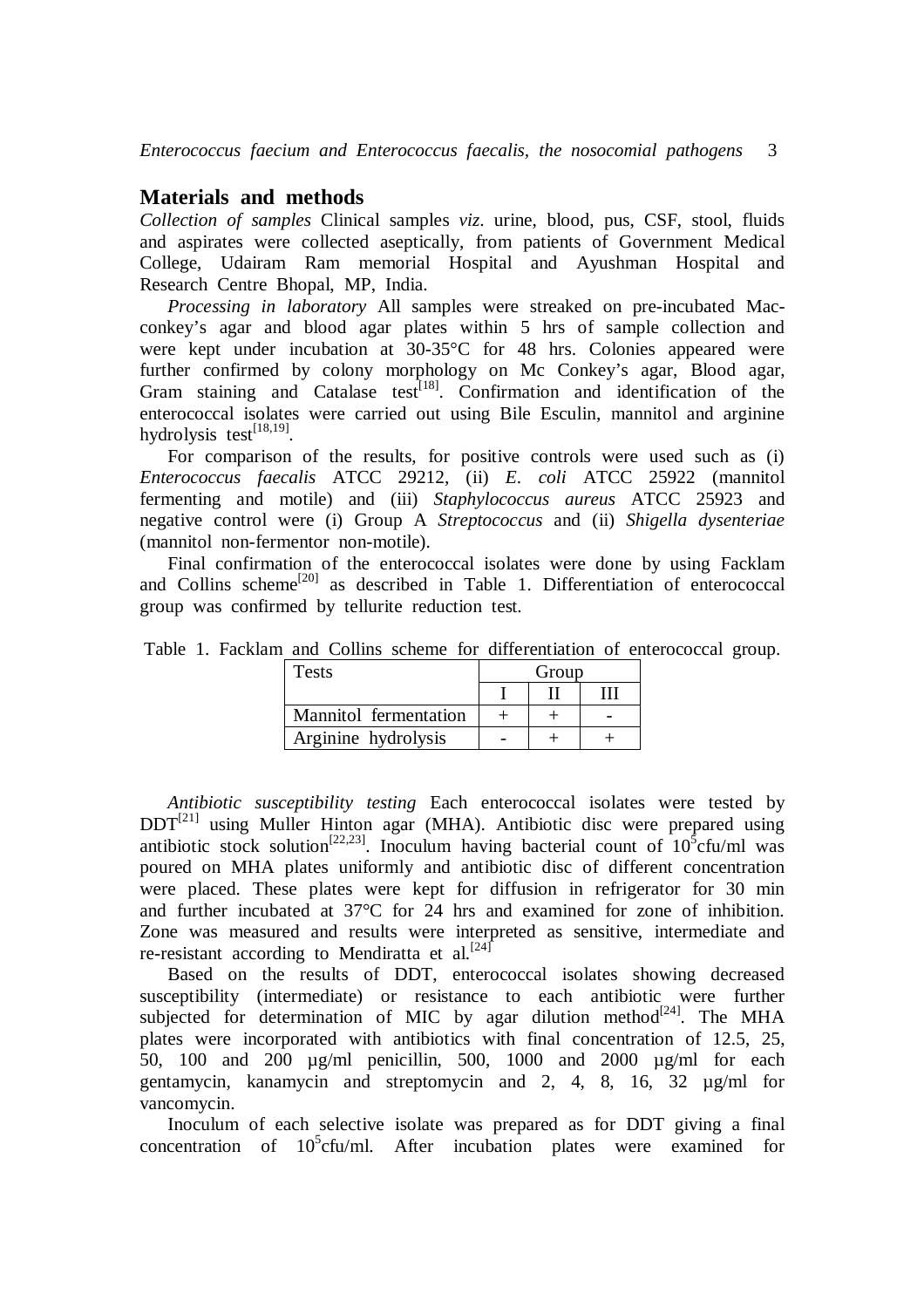sensitivity and re-resistance of isolates and MIC was determined.

Multi drug resistance (MDR) also studied using different combination of drugs and correlation of the resistance of drugs to enterococci with respect to infection/colonization was studied.

## **Results and discussion**

A total of 150 isolates were obtained from 9024 clinical samples. Based on Facklam and Collin (2000) scheme and tellurite reduction test, 2 species of enterococci viz., 86% *E. faecalis* (129) and 14% *E. feacium* (21) were identified. Based on DDT, enterococcal isolates showing resistance or decreased susceptibility to various antimicrobials were identified as described in Table 2.

The isolated strains of *E. faecalis* showed 33.3 % and 37.2% resistant to Penicillin G and kanamycin, respectively. However, *E. faecium* resistance ranged from 52.4 to 100% to various antimicrobials. Vancomycin re-resistance in *E. feacium* was not seen whereas, *E. faecalis* accounted up to 3.9%.

## **MIC of antimicrobials by agar dilution method[24] Enterococcal resistance to Penicillin G**

The results of the MIC using Penicillin G showed only 1 isolate of enterococci was sensitive at concentration of  $\leq 12.5$   $\mu$ g/ml which cannot be correlated with standards of Mendiratta et al.<sup>[24]</sup>. However, all enterococcal isolates represented significant relationship with DDT, having MIC ranging from 25 to  $>$  200 ug/ml. 38 strains of *E. faecalis* and 10 strains of *E. faecium* observed as HLPR (High level penicillin resistance) as per Table 3.

| Antimicrobials | NUMBER OF RERESISTANT ISOLATES |                |                  |           |                     |              |
|----------------|--------------------------------|----------------|------------------|-----------|---------------------|--------------|
|                | E. faecalis $(n=129)$          |                |                  |           | E. faecium $(n=21)$ |              |
|                | Re-                            | Decreased      | Total            | Re-       | Decreased           | Total        |
|                | resistant                      | susceptibility | (% )             | resistant | susceptibility      | (% )         |
|                |                                |                | <b>B-lactams</b> |           |                     |              |
| Penicillin     | 43                             |                | 43               | 13        | $\overline{0}$      | 13(61.9)     |
|                |                                |                | (33.3)           |           |                     |              |
| Ampicillin     | 12                             |                | 12(9.3)          | 11        | 0                   | (52.4)<br>11 |
|                |                                |                | Aminoglycosides  |           |                     |              |
| Gentamycin     | 5                              |                | 5(3.9)           | 16        |                     | (81.0)       |
| Kanamycin      | 47                             |                | 48               | 21        | $\overline{0}$      | (100)<br>21  |
|                |                                |                | (37.2)           |           |                     |              |
| Streptomycin   | 25                             | $\overline{2}$ | 27(20.9)         | 17        |                     | 18<br>(85.7) |
| Glycopeptides  |                                |                |                  |           |                     |              |
| Vancomycin     |                                | 4              | 5(3.9)           | $\theta$  | $\theta$            | (0.0)        |

Table 2. Antimicrobial resistance profile of 150 isolates of enterococci by DDT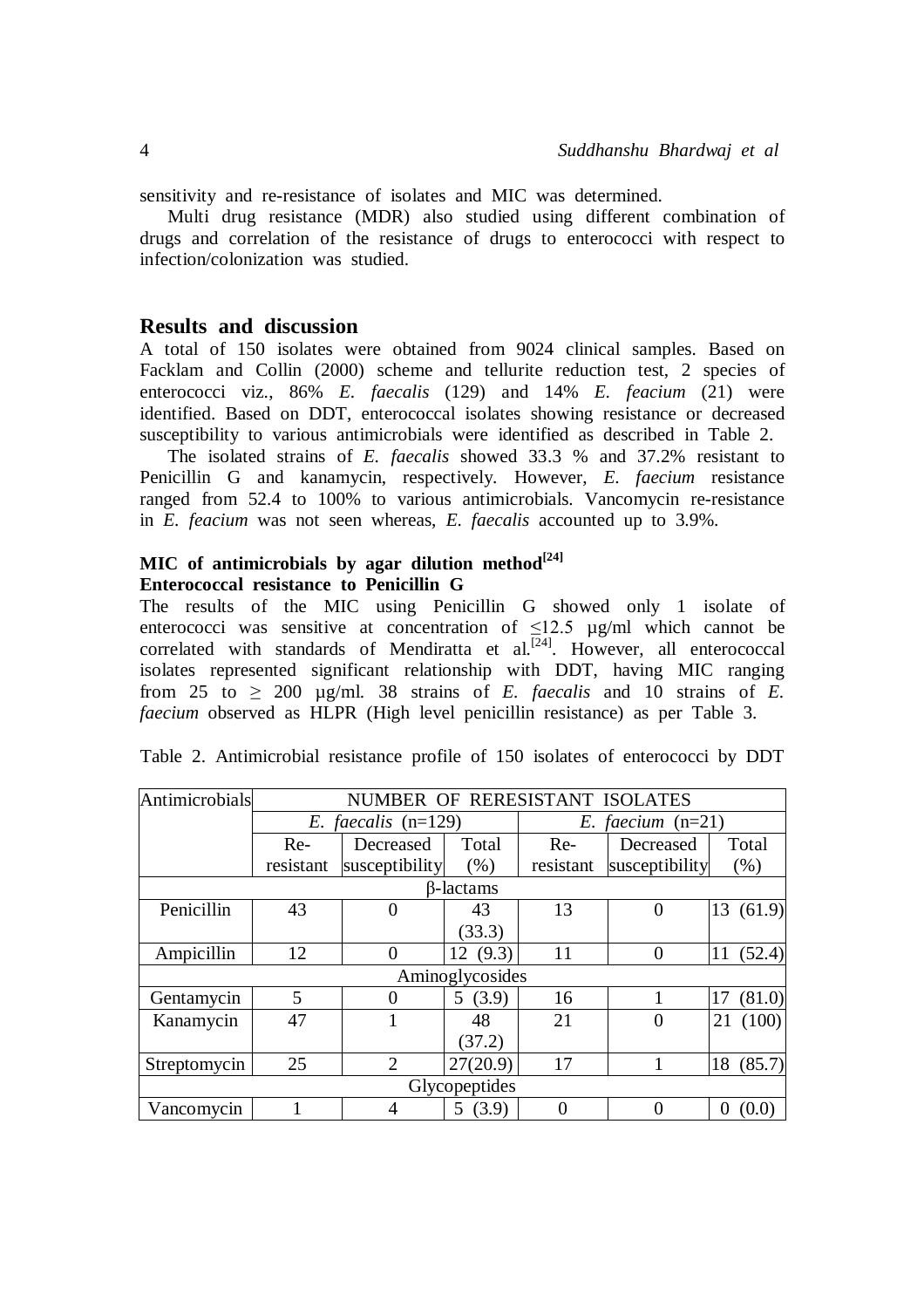| Enterococcal species  | No. of isolates                                               |  |  | MIC of Penicillin G (units) |  |
|-----------------------|---------------------------------------------------------------|--|--|-----------------------------|--|
| (N <sub>0</sub> )     | reresistant by DDT $ \leq$ 12.5   25   50   100   200   > 200 |  |  |                             |  |
| $E.$ faecalis $(129)$ |                                                               |  |  |                             |  |
| $E.$ faecium $(21)$   |                                                               |  |  |                             |  |

Table 3. Enterococci resistant to Penicillin G by DDT and MIC

# **Enterococcal resistance to aminoglycoside**

MIC pattern of aminoglycosides for both types of bacterial isolates was found as per Table 4.

Table 4. MIC of aminoglycosides for enterococci, resistant to aminoglycosides high content disc by DDT

|              | Aminoglycosides No. of re-resistant | MIC<br>$(\mu g/ml)$ |            |          |                                          |  |
|--------------|-------------------------------------|---------------------|------------|----------|------------------------------------------|--|
|              | isolates/ total isolates            | <b>LLR</b>          | <b>MLR</b> |          | <b>HLR</b>                               |  |
|              |                                     |                     |            |          | $\leq$ 500 (%) 1000(%) 2000(%) > 2000(%) |  |
| Genatamycin  |                                     |                     |            |          |                                          |  |
| E. faecalis  | 5/129                               | 2(1.6)              | $\Omega$   | $\Omega$ | 3(2.3)                                   |  |
| E. faecium   | 17/21                               | 2(9.5)              | $\Omega$   | 1(4.8)   | 14(66.7)                                 |  |
| Kanamycin    |                                     |                     |            |          |                                          |  |
| E. faecalis  | 48/129                              | 6(4.7)              | 4(3.1)     | 15(11.6) | 23(17.8)                                 |  |
| E. faecium   | 21/21                               | 1(4.8)              | 1(4.8)     | 5(23.8)  | 14(66.7)                                 |  |
| Streptomycin |                                     |                     |            |          |                                          |  |
| E. faecalis  | 27/129                              | 4(3.1)              | $\Omega$   | 3(2.3)   | 20(15.5)                                 |  |
| E. faecium   | 18/21                               | 4(19.0)             |            | 2(9.5)   | 12(57.1)                                 |  |

LLR: low level resistance, MLR: moderate level resistance, HLR: high level resistance.

Table 5. Concomitant high level penicillin and aminoglycosides resistance in 150 infections/colonization isolates of enterococci

| Enterococcal          | Number of isolates |             |       |             |              |
|-----------------------|--------------------|-------------|-------|-------------|--------------|
| species (No.)         | <b>HLPR</b>        | HLAR        |       |             | $HLPR$ +HLAR |
|                       |                    | <b>HLGR</b> | HL KR | <b>HLSR</b> |              |
| $E.$ faecalis $(129)$ | 38                 | 03          | 38    | 23          |              |
| $E.$ faecium $(21)$   |                    | 15          | 19    | 14          |              |
| Total $150\%$ )       |                    |             |       |             |              |

HLR: high level resistance, A: aminoglycoside, G: gentamycin, K: kanamycin, P: penicillin, S: streptomycin.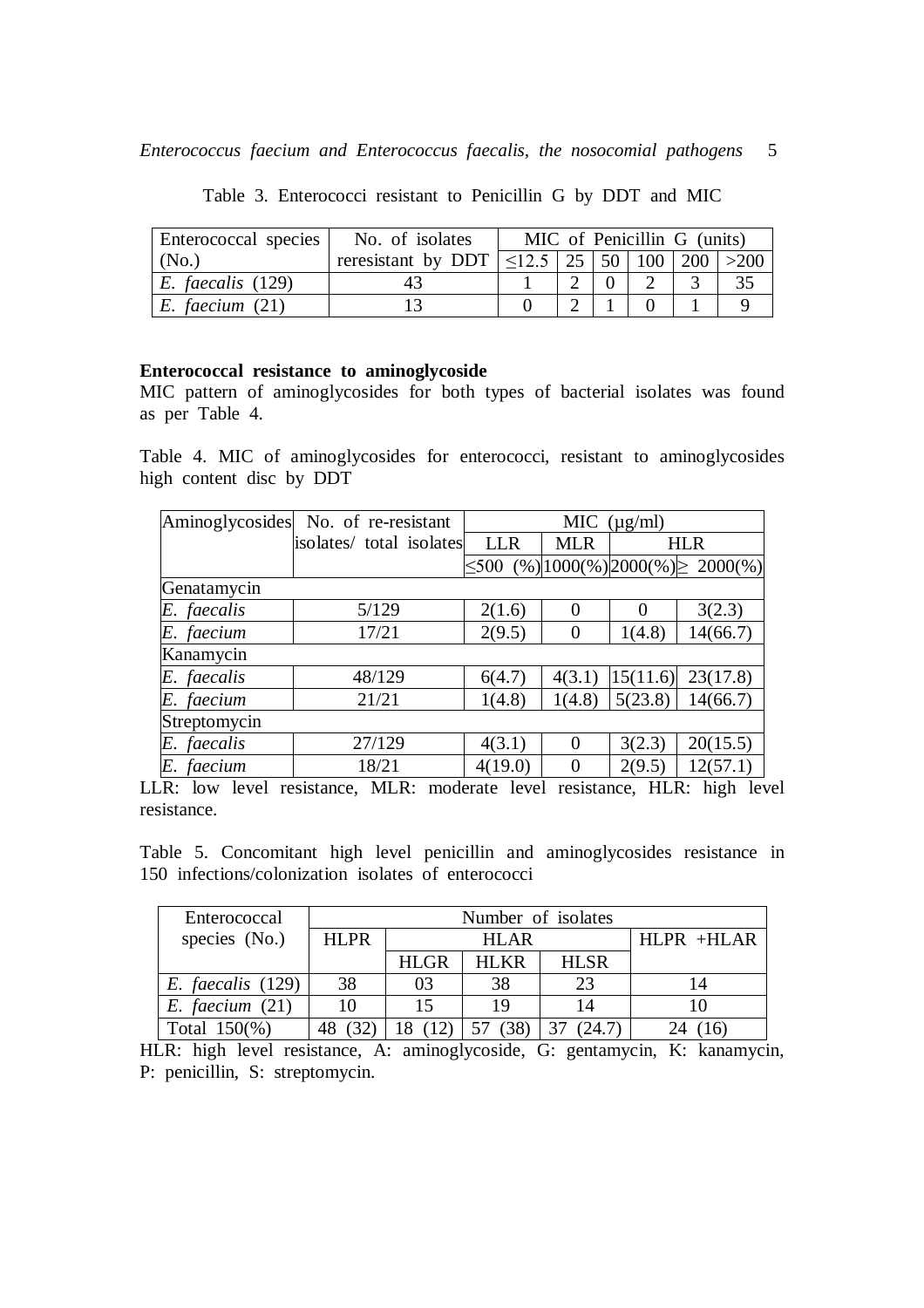#### **Enterococcal resistance to vancomycin**

Table 6. MIC of vancomycin in enterococci re-resistant to vancomycin by DDT

|                       | Enterococcal   No. of isolates with   No. of isolates with MIC        |  |                               |  |
|-----------------------|-----------------------------------------------------------------------|--|-------------------------------|--|
|                       | species (No. of resistance or decreased of vancomycin $(\mu g/ml)$    |  |                               |  |
| isolates)             | susceptibility by DDT $\leq 2 \mid 4 \mid 8 \mid 16 \mid 32 \mid >32$ |  |                               |  |
| $E.$ faecalis $(129)$ |                                                                       |  | $ 2(I) 1(I) 1(I) 1(R)  -   -$ |  |
| E. faecium $(21)$     |                                                                       |  |                               |  |

Includes four intermediate (I) and one re-resistant (R) isolate.

Five *E. faecalis* isolates were found to be reresistant to vancomycin by DDT However all isolates of *E. faecium* were found to be sensitive with sensitivity breakpoint of  $\leq 4\mu g/ml^{24}$ . Three isolates of *E. faecalis* that were intermediate by DDT were found sensitive with agar dilution test while  $2$ isolates that were intermediate and re-resistant by DDT had very low levels of resistance for vancomycin 8 and 16 µg/ml respectively.

## **Multiple drug resistance in Enterococci**

Resistance to two or more drugs was encountered in both *E. faecalis* and *E. faecium* although 70 isolates (54.3%) of *E. faecalis* and 21(100%) of *E. faecium* showed multiple drug resistance.

Table 7. Pattern of Multiple Drug Resistance (R-pattern) in 150 infection/ colonization strains of enterococci

| R-Pattern   | Number of isolates |            |  |  |
|-------------|--------------------|------------|--|--|
|             | $E.$ faecalis      | E. faecium |  |  |
| Two drugs   |                    |            |  |  |
| Three drugs | 16                 |            |  |  |
| Four drugs  | 9                  |            |  |  |
| Five drugs  | 5                  |            |  |  |
| Six drugs   |                    |            |  |  |
| Seven drugs |                    |            |  |  |

Correlating drug re-resistant enterococci with nature of infection / colonization it was observed that 85 (82.5%) drug re-resistant *E. faecalis* and 14 (66.7%) drug re-resistant *E. faecium* were isolated from significant enterococcal infections (Table 5).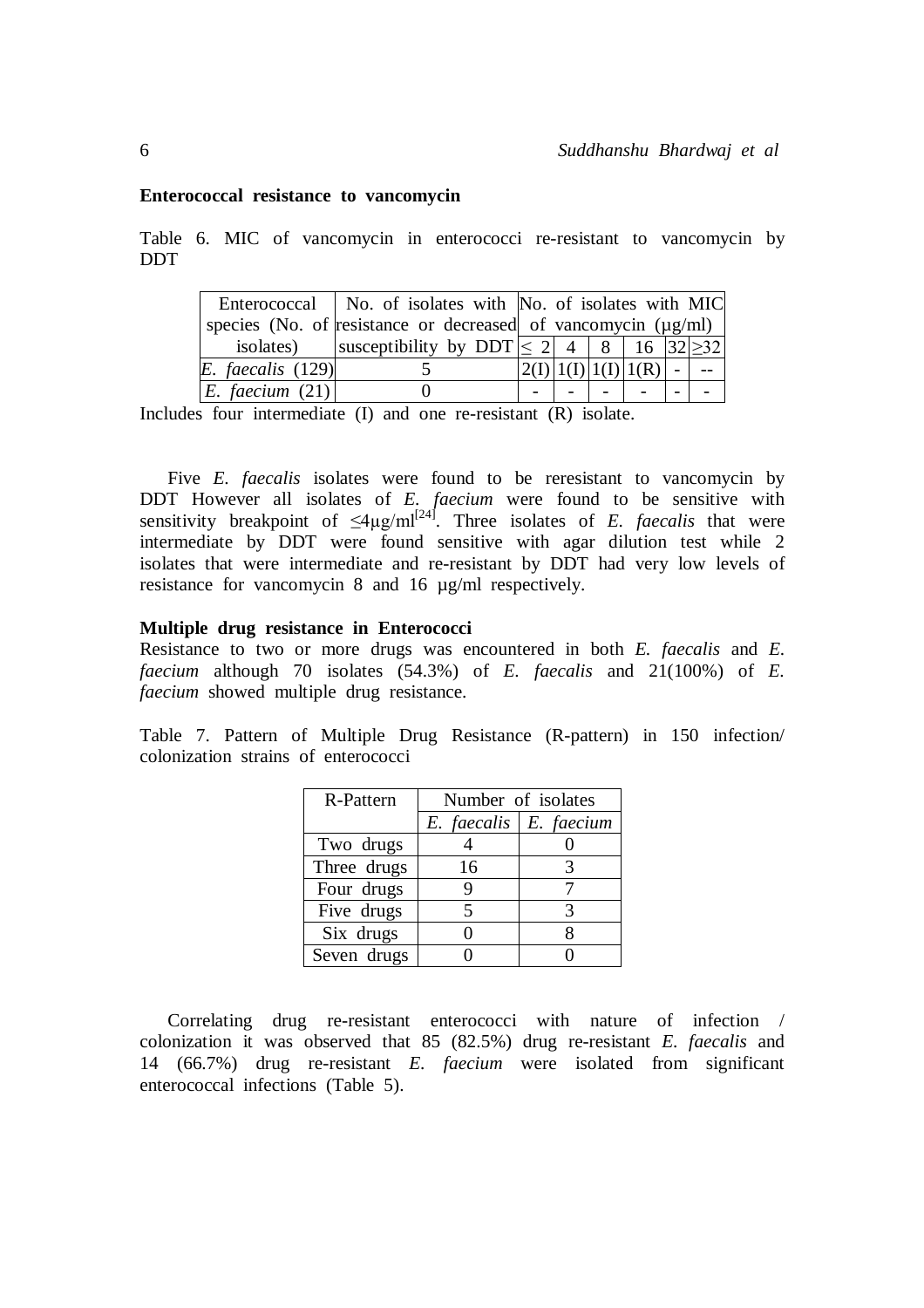| Total number of     | Number of drug re-resistant Enterococci (%) |                                                                 |         |  |  |
|---------------------|---------------------------------------------|-----------------------------------------------------------------|---------|--|--|
| $drug$ re-resistant |                                             | Enterococci from   Enterococci of doubtful Colonizing           |         |  |  |
| enterococci         |                                             | significant enterococcal significance (pus, vaginal Enterococci |         |  |  |
|                     | infection                                   | swab, fluid, and aspirate) (stool)                              |         |  |  |
|                     | (urine, blood and CSF)                      |                                                                 |         |  |  |
| $E.$ faecalis (103) | 85 (82.5)                                   | 9(8.7)                                                          | 9(8.7)  |  |  |
| E. faecium $(21)$   | 14 (66.7)                                   | 4 $(19.0)$                                                      | 3(14.3) |  |  |

Table 8. Correlation of drug reresistant enterococci with infection/colonization

# **DISCUSSION**

A concomitant rise in prevalence of antimicrobial resistance is constantly observed as antimicrobial use continues to rise globally. In present study, enterococci were isolated from different clinical samples among which urinary enterococci accounted for 76.6% of total isolates. A faecal carriage of 12% of *E. faecium* was observed and approximately 10% isolates were non-faecal and non-urinary.

## **Antimicrobial resistance profile in** *Enterococci*

In present study, resistance to penicillin observed in <sup>1</sup>/<sub>3</sub><sup>rd</sup> *E. faecalis* and <sup>2</sup>/<sub>3</sub><sup>rd</sup> *E. faecium* isolates (Table 2). Enterococcal isolates with MIC levels from 12.5  $\mu$ g/ml up to >200  $\mu$ g/ml were observed. Some of the isolates showed HLPR to  $\geq 1000 \mu g/ml$  of penicillin. Rather ampicillin is frequently used for treating a serious enterococcal infection. In present study, ampicillin resistance was less common in *E. faecalis* (9.3%) then in *E. faecium* it was observed to be 50%.

Out of the three aminoglycosides tested, resistance to kanamycin was most frequently observed accounting for <sup>1</sup>/<sub>3</sub><sup>rd</sup> *E. faecalis* and all of the *E. faecium* isolates (Table 4). However 80% of *E. faecium* were re-resistant to gentamycin and streptomycin , resistance to these aminoglycosides by *E. faecalis* was only 3.9% and 20.9% respectively at concentrations of 500, 1000, 2000 µg/ml. *E. faecium* thus found to have greater resistance than *E. faecalis*. Aminoglyciside resistance measured in terms of MIC in enterococci isolates was of low, moderate and high level (Table 4). More than 50% isolates of *E. faecium* and less than 20 % of *E. faecalis* showed HLAR  $(> 2000 \text{ µg/ml})$ .

HLPR was encountered in 48 (32%) isolates of which 38 were of *E. faecalis* and 10 were of *E. faecium*. Among these 24 (16%) were also associated with HLAR. All of them were vancomycin sensitive. Thus only therapeutic option left for infection due to such isolates is vancomycin.

Vancomycin re-resistant enterococci (VRE), though very uncommon in our country were isolated in present study. Of 150 isolates studied four were found with decreased susceptibility and one with resistance to vancomycin (Table 6) in *E. faecalis*. All isolates in the present study had low level resistance to vancomycin (≤16 µg/ml) but high level vancomycin resistance was not observed.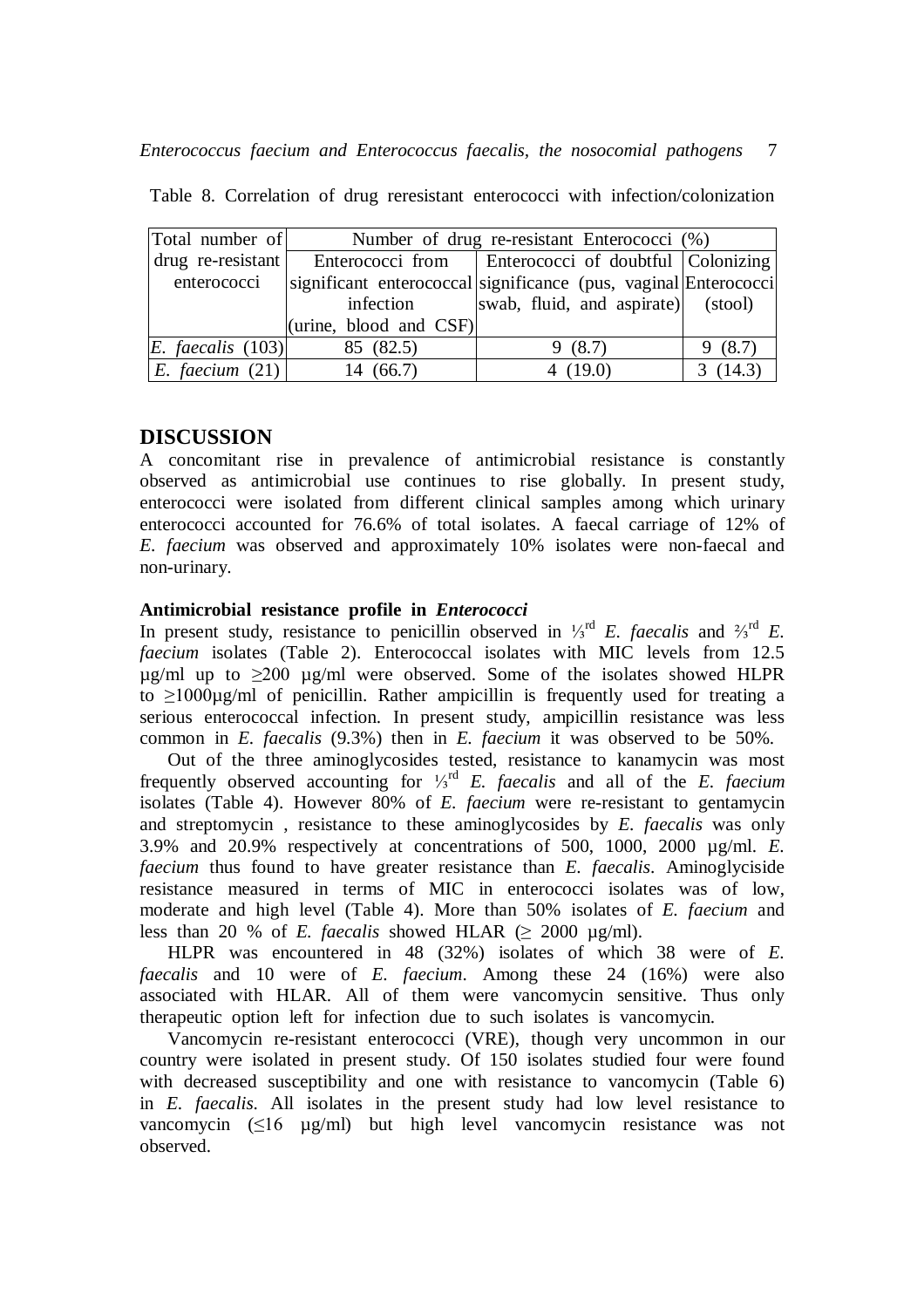It was observed that out of 129, 70 *E. faecalis* (54.3%) and all 21 (100%) *E. faecium* isolates were MDR (multiple drug resistance).

In present study, 82.5% drug re-resistant *E. faecalis* and 66.7% drug reresistant *E. faecium* were isolated from all collected samples. This implies that drug re-resistant enterococci like other drug re-resistant pathogens are more invasive to various body tissues.

## **Conclusion**

To sum up the present study, it has been shown that  $\frac{1}{3}$ <sup>rd</sup> enterococcal isolates possessed HLPR, ½ of them were associated with HLAR, HLVR was also encountered. These isolates would have remained unrecognized by conventional susceptibility tests. The use of high content aminoglycoside disc for identification of HLAR enterococci and penicillin and vancomycin MIC test in DDT re-resistant enterococci is important for their early detection. Early identification can prevent treatment failure and control the spread of these organisms. Therapeutic significance of drug resistance offers challenge to therapy and opens the door for introduction of modified drug for clinical purpose.

In conclusion, multidrug resistant enterococci especially resistant to vancomycin and aminoglycosides have become a threat to patient's safety, making it a formidable nosocomial pathogen. The rising prevalence of antimicrobial resistance trait among *Enterococcus* spp. has critical outcome on health care system due to increasing in mortality as a result of existence of severe infections such as endocarditis without any effective antimicrobial therapeutic agents<sup>[5]</sup>. Hence, emergence of antimicrobial resistance, particularly multi-antibiotic resistant bacterial strains and shortage of newer antimicrobial agents with different mechanism of action from current antibiotics would be a serious problem in the near future and consequently development of novel alternative to conventional antibiotics is a necessity  $[3,13,22]$ . Implementation of effective infection control practices including use of gloves and gowns, scrupulous hand washing and correct non adherent practices are important contact precautions to reduce cross contamination by resistant organisms. Thus, multi-factorial control efforts can affect a decrease or at least prevent the spread of such strain in the hospital settings. With a long-term view toward new therapeutic approaches as well as optimal use of existing therapies, some researchers have begun examining in detail the interactions between enterococci and host<sup>[19]</sup>. A major obstacle is that enterococci also form part of the commensal flora. Since antibiotic use became widespread 50 years ago, bacteria have steadily and routinely developed resistance. Control of the emergence of resistance will depend on new approaches to prudent antibiotic use in hospitals and clinics, based in part on improved surveillance for MDR enterococci and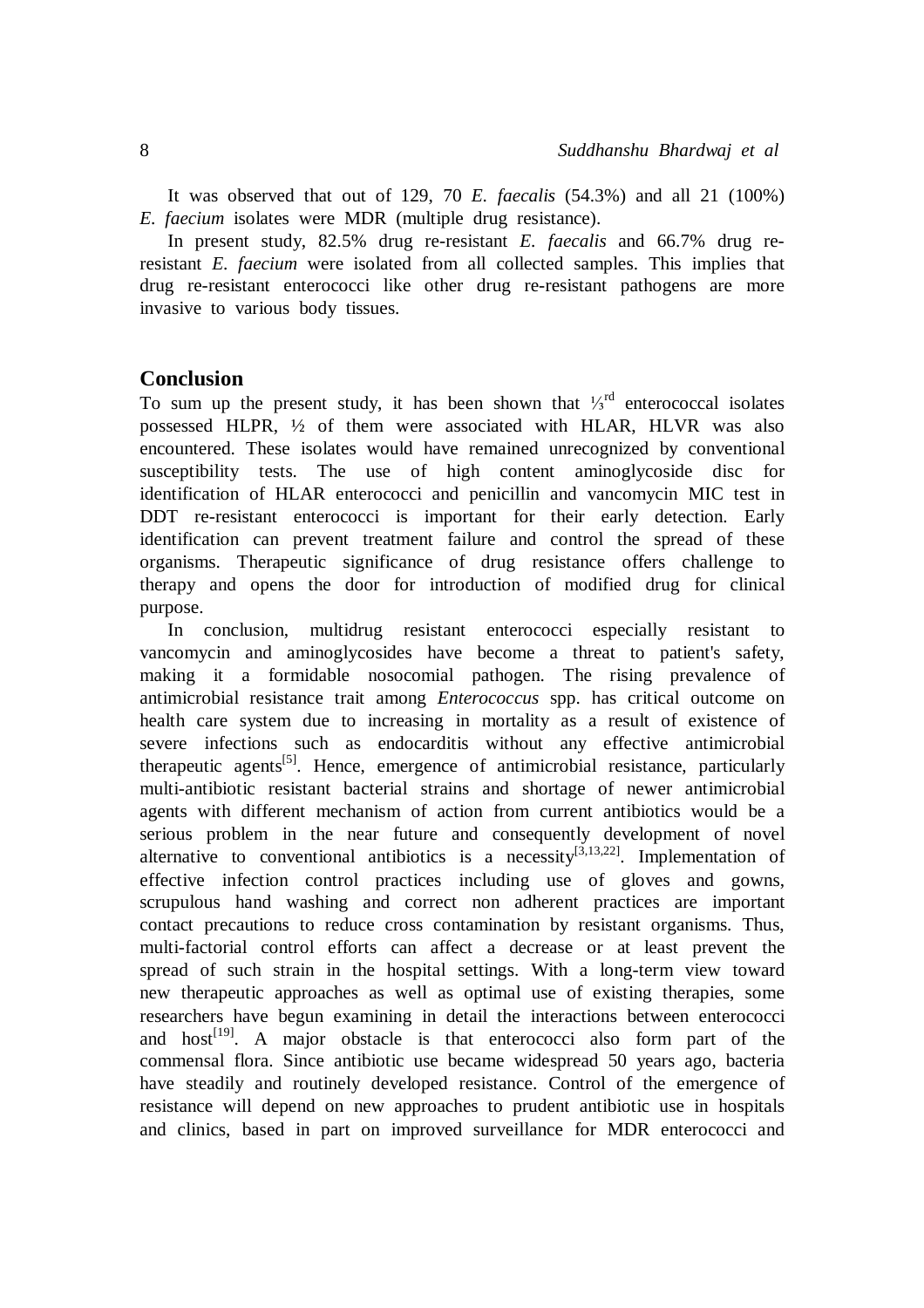on better systems to encourage staff adherence to contact isolation procedures. Equally important will be development of new drugs with narrower spectra of activity aimed at known and potentially new targets and the evolution of market conditions that favor their use.

## **References**

- [1] Franz, C. M., Muscholl-Silberhorn, A. B., Yousif, N. M., Vancanneyt, M., Swings, J., and Holzapfel, W. H., 2001 "Incidence of virulence factors and antibiotic resistance among *Enterococci* isolated from food" Appl. Environ. Microbiol., 67, pp. 4385-4389.
- [2] Semedo, T., Santos, M. A., Lopes, M. F., Figueiredo-Marques, J. J., Barreto-Crespo, M. T., and Tenreiro, R., 2003, "Virulence factors in food, clinical and reference *Enterococci*: A common trait in the genus?," Syst. Appl. Microbiol., 26, pp. 13- 22.
- [3] Sood, S., Malhotra, M., Das, B. K., and Kapril, A., 2008, "*Enterococcal* infections and antimicrobial resistance, Ind. J. Med. Res., 128, pp. 111- 121.
- [4] Bhat, K. G., Paul, C., and Ananthakrishna, N. C., 1998 "Drug resistant *Enterococci* in a south Indian hospital" Tropical Doctor, 28, pp. 106-107.
- [5] Shea, K., Hilburger, E., Baroco, A., and Oldfield, E., 2008, "Successful treatment of vancomycin-resistant *Enterococcus faecium* pyelonephritis with daptomycin during pregnancy," Ann. Pharmacother., 42, pp. 722- 725.
- [6] Wang, J. L., and Hsueh, P. R., 2009, "Therapeutic options for infections due to vancomycin-resistant *Enterococci*," Expert Opin. Pharmacother., 10 pp. 785-796.
- [7] Wendt, C., Wiesenthal, B., Dietz, E., and Ruden, H., 1998, "Survival of vancomycin-resistant and vancomycin-susceptible *Enterococci* on dry surfaces," J. Clin. Microbiol., 36, pp. 3734-3736.
- [8] Aneja, R. K., Varughese-Aneja, R., Vetterly, C. G., and Carcillo, J. A., 2011, "Antibiotic therapy in neonatal and pediatric septic shock," Curr. Infect. Dis. Rep., 13, pp. 433-441.
- [9] Donskey, C. J., Chowdhry, T. K., and Hecker, M. T., 2000 "Effect of antibiotic therapy on the density of vancomycin resistant *Enterococci* in the stool of colonized patients" N. Eng. J. Med., 343, pp. 1925-1932.
- [10] Karmarker, M. G., Gershom, E. S., and Mehta, P. R., 2004 "*Enteroccocal* infection with special reference to phenotypic characterization and drug resistance," Ind. J. Med. Res. 119, pp. 22-25.
- [11] Bhardwaj, S., 2006 "Therapeutic implications of molecular signal in relation to β-lactum stress in *Enterococci*," Ph.D. thesis, Barkatullah University, Bhipal, MP, India.